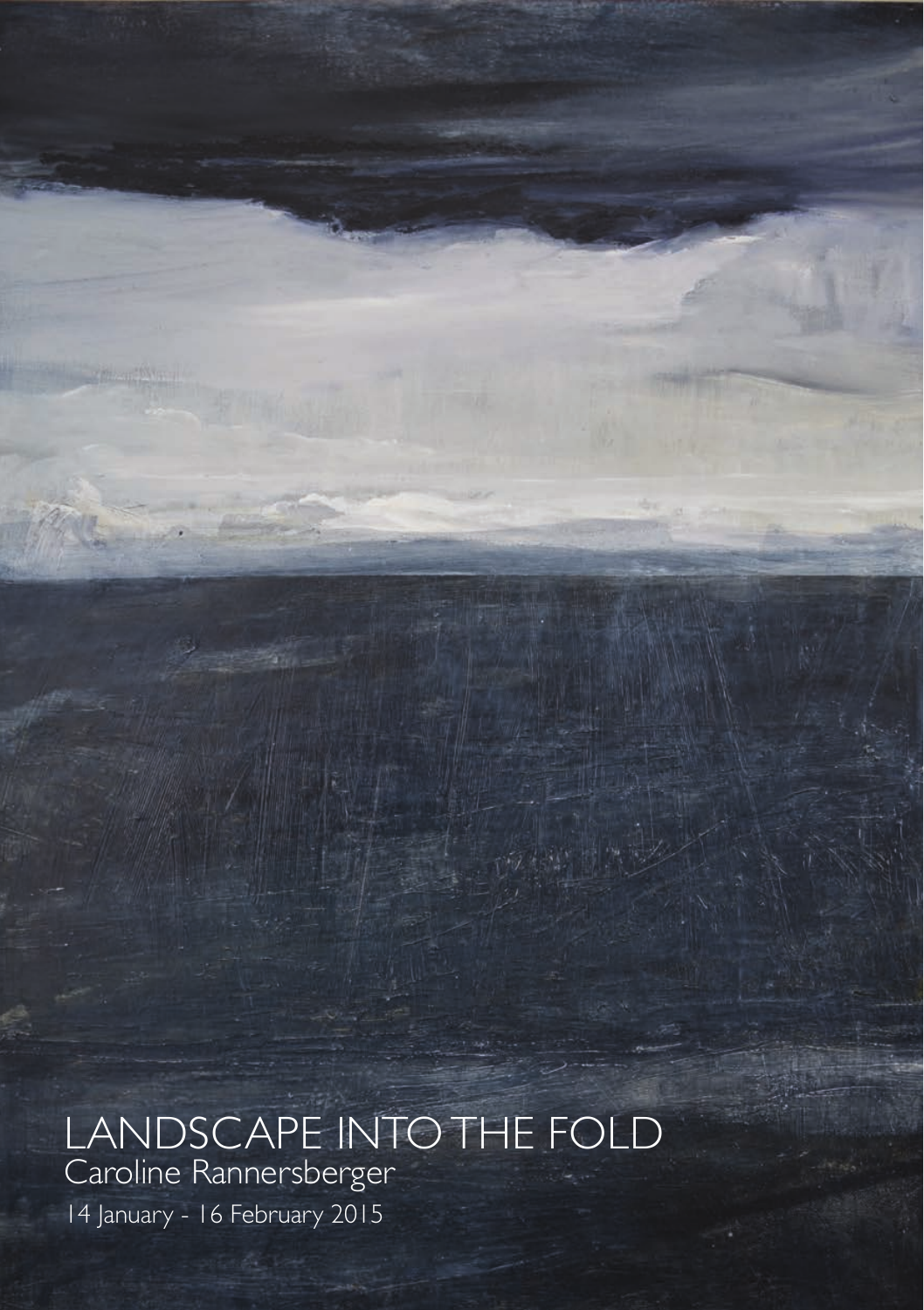

Caroline Rannersberger is a painter and printmaker whose work is an intuitive response to her surrounding environments. A key element of her work takes its conceptual lead from the rhizomatic model of Deleuzian philosophy (Gilles Deleuze). Deleuze theorised that by acknowledging the existence of multiple viewpoints, rather than one fixed perspective, a landscape contained multiple (and even shifting) points of connection across time and space.

Rannersberger explores these concepts closely in her work – devoting the better part of a decade and completing both a Masters Degree and a Doctorate of Philosophy on researching and reflecting upon on her experiences in the landscape. Her latest body of work, on exhibition with Despard Gallery, is a reflection of the view in and around her Bruny Island studio – located in picturesque Tasmania. The slightly disjunctive folding forms of the landscape suggest the terrain is in a constant geomorphological process of evolution.

Rannersberger has used panels in her paintings, which have enabled her to present a landscape in the process of formation, a constant movement of disappearance. The concept of the fold manifests in the folds of mountains, cloud formations and overlapping shorelines. These elements are a reflection of the extreme landscape of southern Tasmania, a site of great beauty and immeasurable force.

Influenced heavily by the tension and exuberance of Baroque art, Rannersberger is driven by a "force that compels me to paint unfolding forces inherent in the land" she explains. "Landscape painting becomes an expression of matter, with different scales, speeds, and different vectors; all materialising in form, giving rise to undulating mountains, tumultuous oceans, foreboding storm clouds. Throughout my experiences in the landscape I work intuitively; the force and sensation of the milieu are an intrinsic element of the painting process," she says.

Discussing the practicalities of making work and her materials, Rannersberger says: "I begin with immediate mark making often using oil sticks and broad brush strokes to generate the foundations of the work. I overlay this process many times, responding to the chaotic elements of the land and its seemingly endless state of reformulation.

I imagine the landscape as a layered representation of time and geomorphological flux over millennia; a fleeting moment laid down in the form of a painting."

Owen Craven Editor Art Almanac and Artist Profile December 2014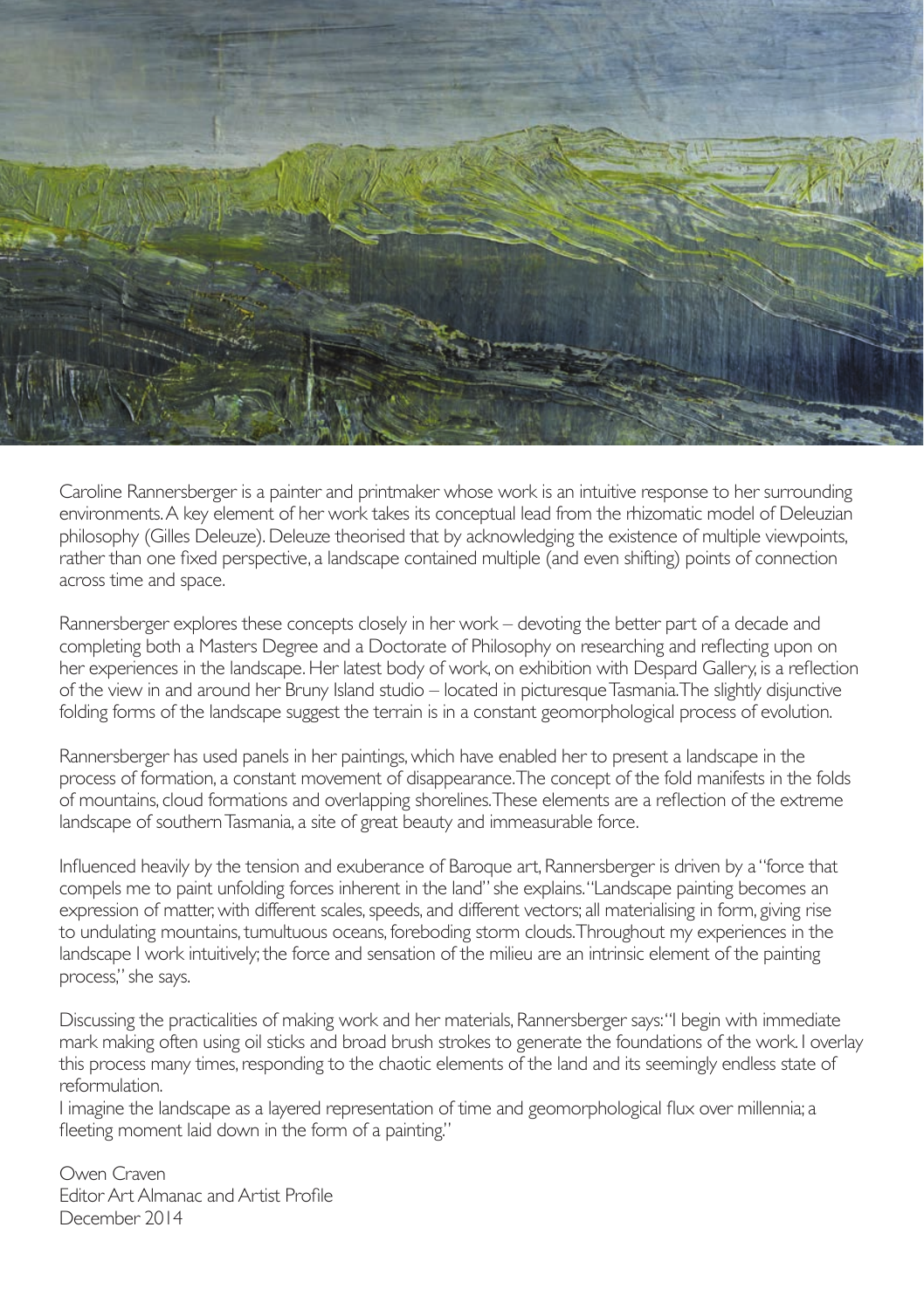





COVER: *Cloud Bank Over Dark Sea* 2014 acrylic and oil on paper on aluminium composite 120 x 80cm INSIDE LEFT: *Emperor Forming in Lime* 2014 oil on linen 61 x 132cm INSIDE RIGHT:

Wide Verdant Valley White Sky Over Headland 2014 acrylic and oil on paper 40 x 120cm<br>Gold Valley Green Fold 2014 acrylic and oil on paper 40 x 120cm<br>Wide Verdant Valley, Double Headland 2014 acrylic and oil on paper 40 x 1